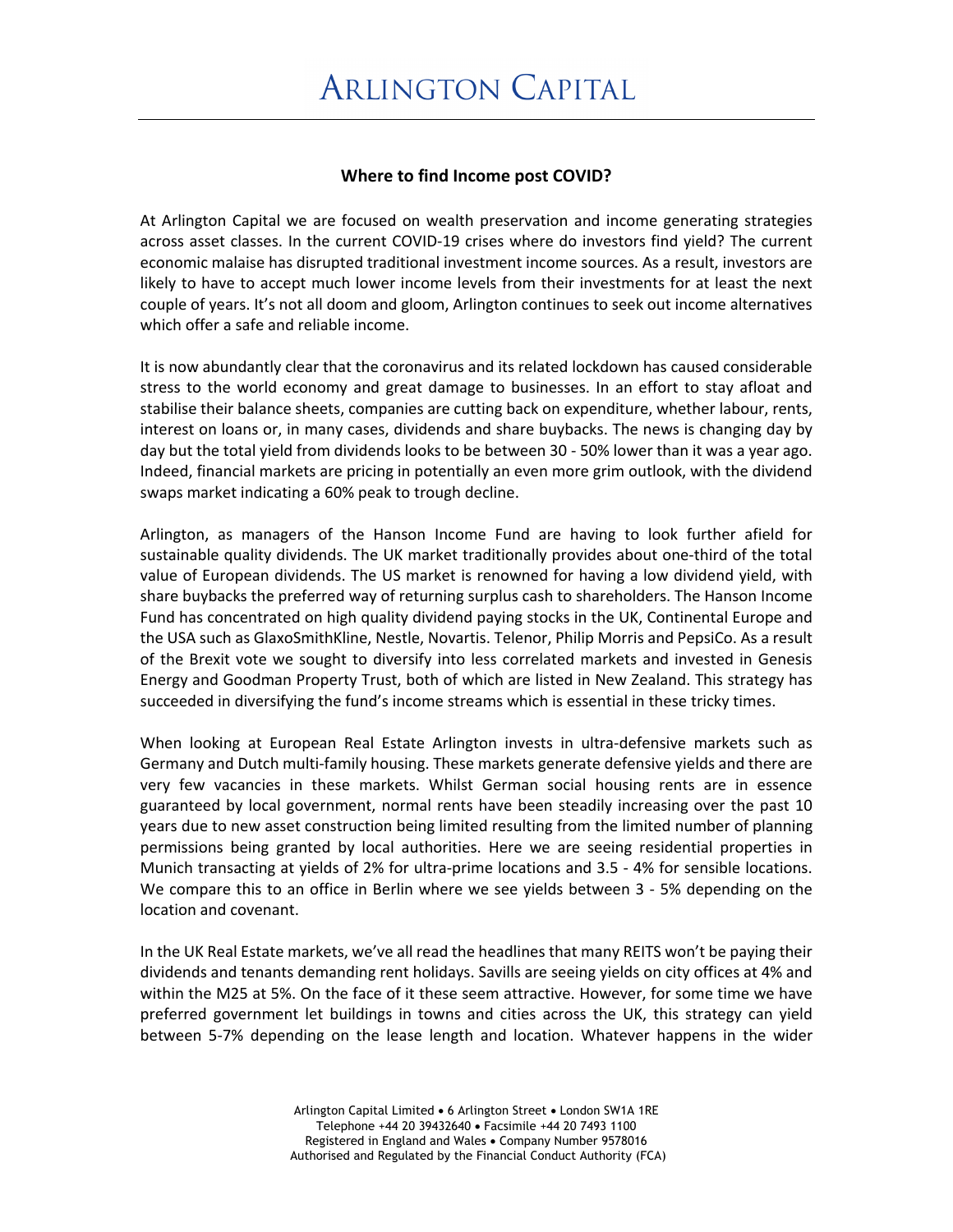economy we have total confidence in Her Majesty's Government and its agencies' ability to pay their rent bill.

Arlington Capital was founded in 2017 as a professional family office advisor and asset manager with in-depth knowledge of investing in defensive income yielding investments across strategies. We continue to see attractive income investments across asset classes and are actively investing in these difficult times on behalf of our clients.

## **Disclaimer**

**Disclaimer**: This material has been prepared by Arlington Capital Limited. It is for distribution only under such circumstances as may be permitted by applicable law. If this material is distributed outside the UK the protections available under the FSMA 2000 to Retail clients shall not apply. In addition, the compensation scheme available in the UK shall not be available. This Income product is only suitable for **professional clients** who are assessed to be capable of making their own investment decisions and understanding the risks involved.

It has no regard to the specific investment objectives, financial situation or particular needs of any recipient**. It is published solely for information purposes and is not to be construed as a solicitation or an offer to buy any assets, securities or related financial instruments.** No representation or warranty, either expressed or implied, is provided in relation to the accuracy, completeness or reliability of the information contained herein, nor is it intended to be a complete statement or summary of the investments, assets, securities, markets or development referred to in the materials. It should not be regarded by recipients as a substitute for the exercise of their own judgement. Any opinions expressed in this material are subject to change without notice and may differ or be contrary to opinions expressed by other business areas or groups of Arlington or the investment manager, Hanson Asset Management as a result of using different assumptions and criteria. Arlington, Hanson nor any of their Directors, employees or agents accepts any liability for any loss or damage arising out of the use of all or any part of this material.

**The value of an investment and the income from it can go down as well as up, it may be affected by exchange rate variations, and you may not get back the amount invested.** Past performance is not necessarily a guide to future performance. The redistribution of this material is prohibited.

Please direct any inquiries with regard to statements made in this document to: Arlington Capital Ltd. Arlington Capital Limited is authorised and regulated by the Financial Conduct Authority with FRN 810629, registered in England and Wales with CN 09578016, with its registered offices at 6 Arlington Street, St James's, London, SW1A 1RE.